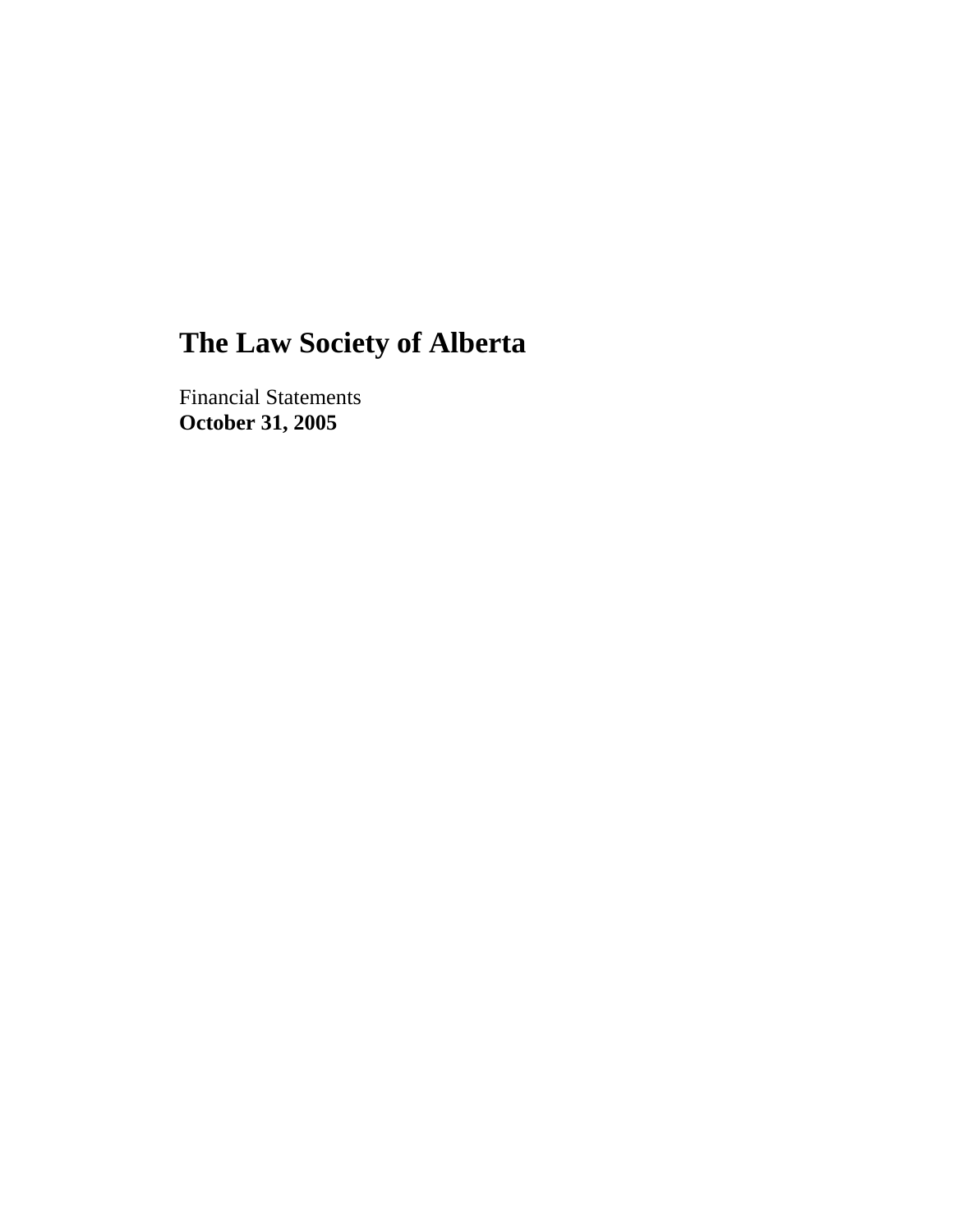

**PricewaterhouseCoopers LLP Chartered Accountants**  111 5th Avenue SW, Suite 3100 Calgary, Alberta Canada T2P 5L3 Telephone +1 (403) 509 7500 Facsimile +1 (403) 781 1825

December 16, 2005

**Auditors' Report** 

#### **To the Members of The Law Society of Alberta**

We have audited the balance sheet of **The Law Society of Alberta** as at October 31, 2005 and the statements of revenue, expenses and fund balances and cash flows for the year then ended. These financial statements are the responsibility of the Society's management. Our responsibility is to express an opinion on these financial statements based on our audit.

We conducted our audit in accordance with Canadian generally accepted auditing standards. Those standards require that we plan and perform an audit to obtain reasonable assurance whether the financial statements are free of material misstatement. An audit includes examining, on a test basis, evidence supporting the amounts and disclosures in the financial statements. An audit also includes assessing the accounting principles used and significant estimates made by management, as well as evaluating the overall financial statement presentation.

In our opinion, these financial statements present fairly, in all material respects, the financial position of the Society as at October 31, 2005 and the results of its operations and its cash flows for the year then ended in accordance with Canadian generally accepted accounting principles.

Pricewaterhouse Coopers LLP

**Chartered Accountants**

PricewaterhouseCoopers refers to the Canadian firm of PricewaterhouseCoopers LLP and the other member firms of PricewaterhouseCoopers International Limited, each of which is a separate and independent legal entity.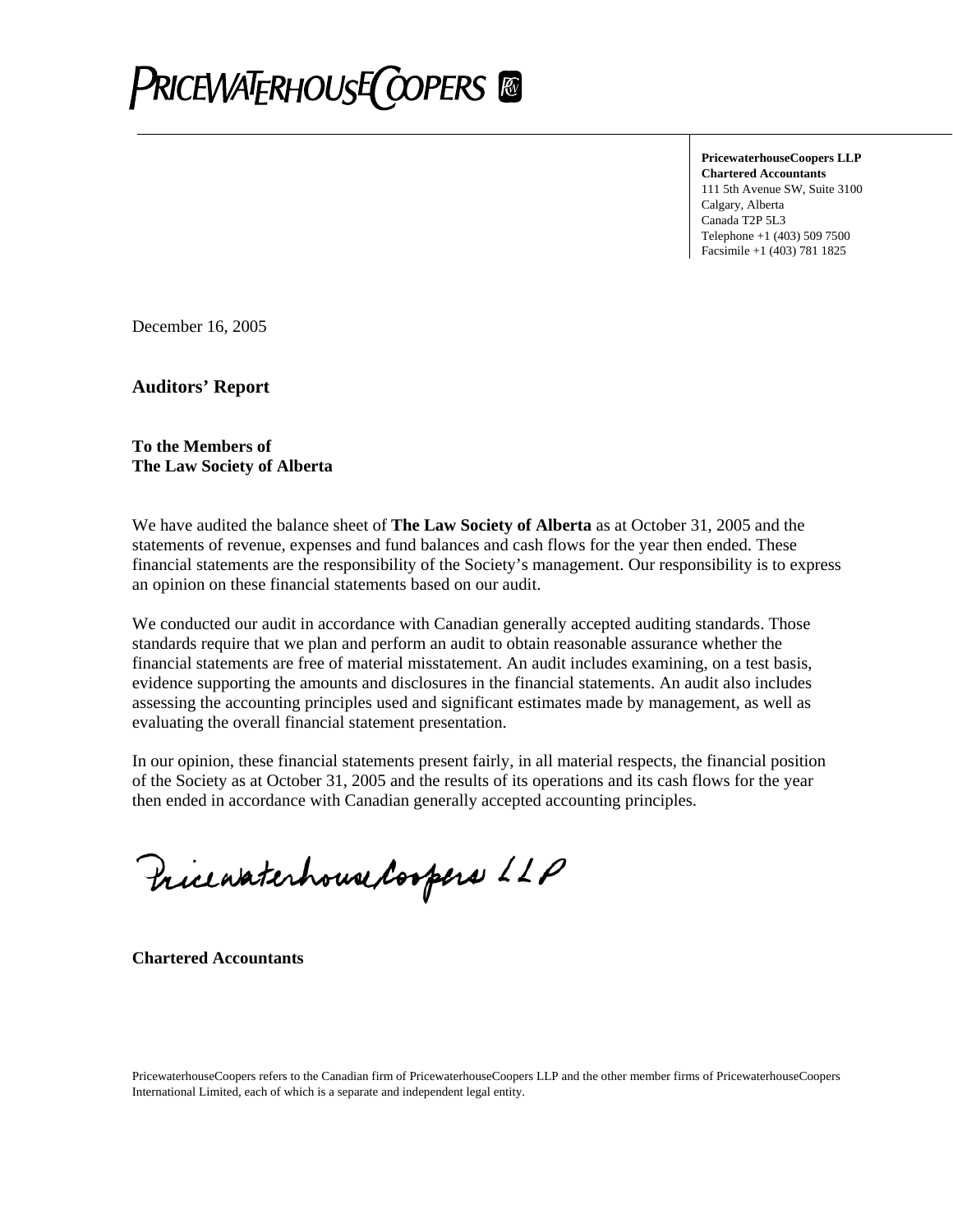# **Balance Sheet**

# As at October 31, 2005

|                                                                                                                                         | General<br>Fund<br>S                               | <b>Assurance</b><br>Fund<br>S           | <b>Viscount</b><br><b>Bennett</b><br><b>Trust</b><br>Fund<br>S | 2005<br>s                                 | 2004<br>s.                                |
|-----------------------------------------------------------------------------------------------------------------------------------------|----------------------------------------------------|-----------------------------------------|----------------------------------------------------------------|-------------------------------------------|-------------------------------------------|
| <b>Assets</b>                                                                                                                           |                                                    |                                         |                                                                |                                           |                                           |
| <b>Current assets</b><br>Cash and cash equivalents<br>Accounts receivable<br>Accrued interest<br>Prepaid expenses<br>Interfund balances | 3.952.828<br>268,265<br>6,215<br>131,285<br>77,476 | 494.979<br>5,641<br>53,580<br>(62, 488) | 82,349<br>8,605<br>(14,988)                                    | 4,530,156<br>273,906<br>68,400<br>131,285 | 4.649.307<br>144,824<br>79,802<br>128,591 |
|                                                                                                                                         | 4,436,069                                          | 491,712                                 | 75,966                                                         | 5,003,747                                 | 5,002,524                                 |
| <b>Investments</b> – at cost (market value \$8,419,192; 2004 –<br>\$9,126,343                                                           |                                                    | 5,153,807                               | 779,037                                                        | 5,932,844                                 | 6,718,522                                 |
| <b>Reinsurance recoverables</b> (note 2)                                                                                                |                                                    | 2,933,000                               |                                                                | 2,933,000                                 | 1,722,000                                 |
| <b>Trust assets (note 3)</b>                                                                                                            | 425,911                                            |                                         |                                                                | 425,911                                   | 407,933                                   |
| Capital assets (note 4)                                                                                                                 | 1,707,174                                          |                                         |                                                                | 1,707,174                                 | 765,416                                   |
|                                                                                                                                         | 6,569,154                                          | 8,578,519                               | 855,003                                                        | 16,002,676                                | 14,616,395                                |
| <b>Liabilities</b>                                                                                                                      |                                                    |                                         |                                                                |                                           |                                           |
| <b>Current liabilities</b><br>Accounts payable<br>Due to The Alberta Lawyers Insurance Association<br>Deferred rent                     | 494,107<br>2,823<br>$\tilde{\phantom{a}}$          | 158,591<br>$\overline{a}$               | ÷,                                                             | 652,698<br>2,823                          | 482,134<br>13,556<br>19,480               |
|                                                                                                                                         | 496,930                                            | 158,591                                 |                                                                | 655,521                                   | 515,170                                   |
| Reserve for claims and related costs (note 5)                                                                                           |                                                    | 6,268,000                               |                                                                | 6,268,000                                 | 4,659,000                                 |
| <b>Pension Plan payable</b> (note 7)                                                                                                    | 325,164                                            | (4, 723)                                |                                                                | 320,441                                   | 416,647                                   |
| Trust liabilities (note 3)                                                                                                              | 425,911                                            |                                         |                                                                | 425,911                                   | 407,933                                   |
| Deferred lease inducement                                                                                                               | 761,864                                            |                                         |                                                                | 761,864                                   |                                           |
|                                                                                                                                         | 2,009,869                                          | 6,421,868                               |                                                                | 8,431,737                                 | 5,998,750                                 |
| <b>Fund balances</b><br>Invested in capital assets<br>Externally restricted funds (note 6)<br>Contingency reserve                       | 1,707,174                                          | 2,156,651                               |                                                                | 1,707,174<br>2,156,651                    | 765,416<br>3,808,260                      |
| Scholarship reserve<br>Unrestricted funds                                                                                               | 2,852,111                                          |                                         | 855,003                                                        | 855,003<br>2,852,111                      | 770,103<br>3,273,866                      |
|                                                                                                                                         | 4,559,285                                          | 2,156,651                               | 855,003                                                        | 7,570,939                                 | 8,617,645                                 |
| <b>Commitments</b> (note 8)                                                                                                             | 6,569,154                                          | 8,578,519                               | 855,003                                                        | 16,002,676                                | 14,616,395                                |

**Approved by the Benchers** Bencher  $\overline{\mathfrak{D}}$ ↘

Bencher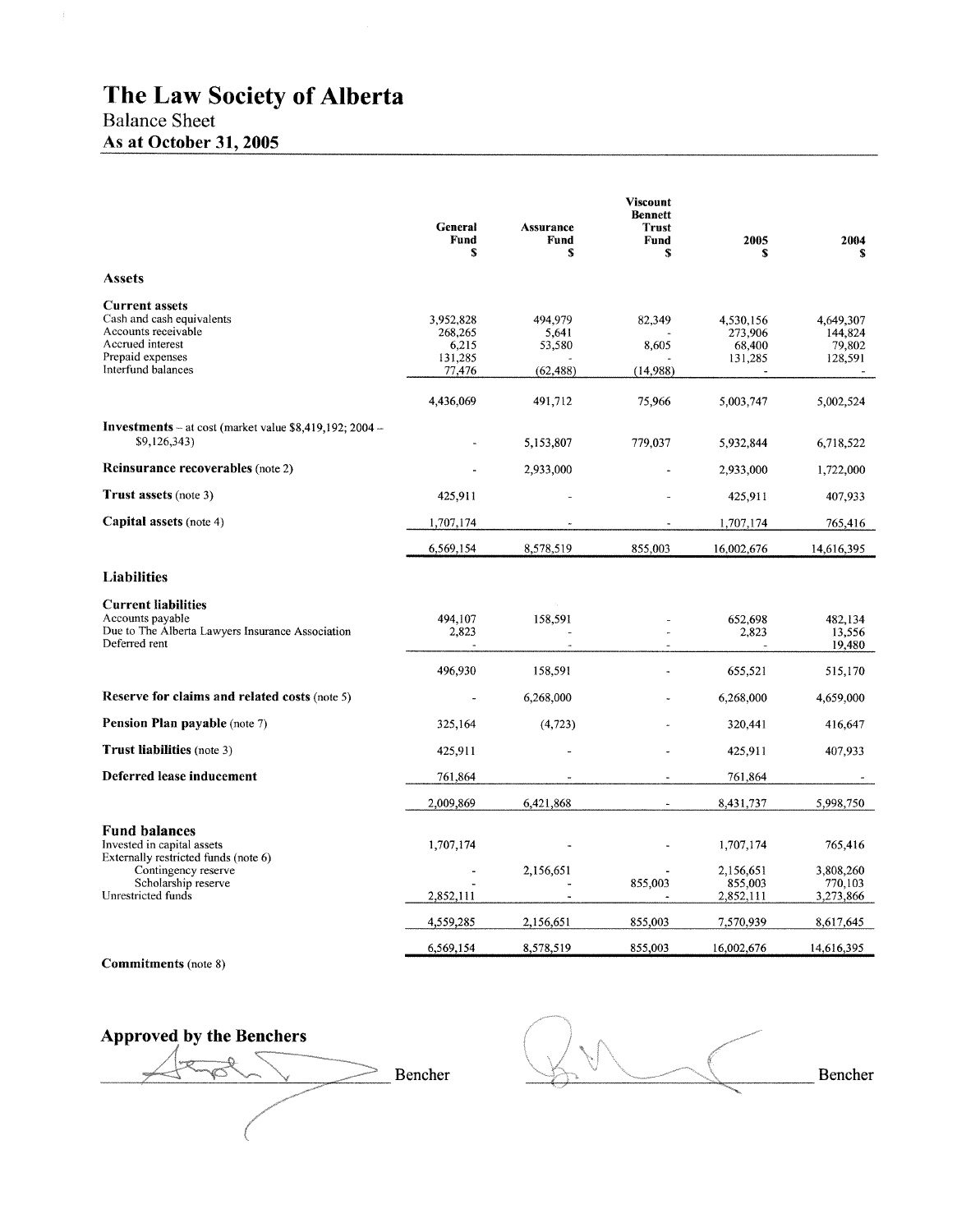# Statement of Revenue, Expenses and Fund Balances

**For the year ended October 31, 2005** 

|                                                                  | <b>General</b>           | <b>Assurance</b>  | <b>Viscount</b><br><b>Bennett</b><br><b>Trust</b> |                  |                  |
|------------------------------------------------------------------|--------------------------|-------------------|---------------------------------------------------|------------------|------------------|
|                                                                  | Fund<br>\$               | Fund<br>\$        | Fund<br>\$                                        | 2005<br>\$       | 2004<br>\$       |
| Revenue                                                          |                          |                   |                                                   |                  |                  |
| Practice fees                                                    | 8,348,578                | 1,976,235         |                                                   | 10,324,813       | 9,879,151        |
| Investment income                                                | 120,371                  | 875,974           | 102,471                                           | 1,098,816        | 749,305          |
| Management fee (note 9)                                          | 750,137                  |                   |                                                   | 750,137          | 669,475          |
| Enrolment and application fees                                   | 264,800                  |                   |                                                   | 264,800          | 307,338          |
| Other                                                            | 63,776                   |                   |                                                   | 63,776           | 76,454           |
| Fines and penalties                                              | 47,360                   |                   | $\overline{\phantom{a}}$                          | 47,360           | 41,864           |
|                                                                  | 9,595,022                | 2,852,209         | 102,471                                           | 12,549,702       | 11,723,587       |
| <b>Expenses</b>                                                  |                          |                   |                                                   |                  |                  |
| Corporate costs                                                  |                          |                   |                                                   |                  |                  |
| Premises operating costs                                         | 874,409                  |                   |                                                   | 874,409          | 916,205          |
| Amortization                                                     | 590,035                  |                   |                                                   | 590,035          | 472,522          |
| General corporate costs (recoveries)<br>Computer operating costs | 409,624                  | (10, 325)         |                                                   | 399,299          | 508,195          |
|                                                                  | 332,378                  |                   |                                                   | 332,378          | 249,929          |
| Outside services                                                 | 234,691                  | 40,448<br>231,460 | 2,571                                             | 277,710          | 295,944          |
| Indemnity bond fees                                              |                          | 2,867             | $\overline{\phantom{a}}$                          | 231,460<br>2,867 | 223,258<br>5,998 |
| Recovery costs<br>Departments, programs and committees           |                          |                   |                                                   |                  |                  |
| Secretariat                                                      | 975,209                  |                   |                                                   | 975,209          | 1,088,239        |
| Counsel                                                          | 887,385                  |                   | $\overline{\phantom{a}}$                          | 887,385          | 740,421          |
| Member Audits                                                    |                          | 836,394           |                                                   | 836,394          | 711,023          |
| Complaints                                                       | 806,870                  |                   |                                                   | 806,870          | 721,679          |
| Assurance and Custodianships                                     |                          | 789,118           | $\overline{\phantom{a}}$                          | 789,118          | 425,804          |
| Membership                                                       | 633,397                  |                   | $\overline{a}$                                    | 633,397          | 708,830          |
| Administration and Human Resources                               | 553,103                  |                   | $\overline{a}$                                    | 553,103          | 521,531          |
| <b>Information Technology</b>                                    | 363,136                  |                   | $\overline{a}$                                    | 363,136          | 349,340          |
| Accounting                                                       | 346,454                  |                   |                                                   | 346,454          | 336,142          |
| Practice Advisor                                                 | 340,563                  |                   |                                                   | 340,563          | 304,628          |
| Investigations                                                   | 286,014                  |                   | $\overline{a}$                                    | 286,014          | 216,688          |
| Communications                                                   | 281,847                  |                   |                                                   | 281,847          | 294,258          |
| Central Records Office                                           | 259,698                  |                   |                                                   | 259,698          | 185,595          |
| Member Regulation Administration                                 | 254,920                  |                   |                                                   | 254,920          | 233,901          |
| <b>Practice Review</b>                                           | 183,862                  |                   |                                                   | 183,862          | 189,908          |
| Unauthorized Practice of Law                                     | 75,441                   |                   |                                                   | 75,441           | 84,948           |
| Grants and contributions                                         | 1,114,512                |                   | $\overline{\phantom{a}}$                          | 1,114,512        | 1,122,658        |
| Provision for claims and related costs (note 5)                  |                          | 1,928,895         |                                                   | 1,928,895        | 768,599          |
| Scholarships                                                     | $\overline{\phantom{a}}$ |                   | 15,000                                            | 15,000           | 45,000           |
|                                                                  | 9,803,548                | 3,818,857         | 17,571                                            | 13,639,976       | 11,721,243       |
| Less recovered costs                                             | 32,534                   | 11,034            | $\overline{\phantom{a}}$                          | 43,568           | 64,942           |
|                                                                  | 9,771,014                | 3,807,823         | 17,571                                            | 13,596,408       | 11,656,301       |
|                                                                  |                          |                   |                                                   |                  |                  |
| (Deficiency) excess of revenue over expenses<br>for the year     | (175,992)                | (955, 614)        | 84,900                                            | (1,046,706)      | 67,286           |
| Fund balance – beginning of year                                 | 4,039,282                | 3,808,260         | 770,103                                           | 8,617,645        | 8,550,359        |
|                                                                  |                          |                   |                                                   |                  |                  |
| <b>Interfund transfers</b><br>Management fee                     | 695,995                  | (695, 995)        |                                                   |                  |                  |
| Fund balance - end of year                                       | 4,559,285                | 2,156,651         | 855,003                                           | 7,570,939        | 8,617,645        |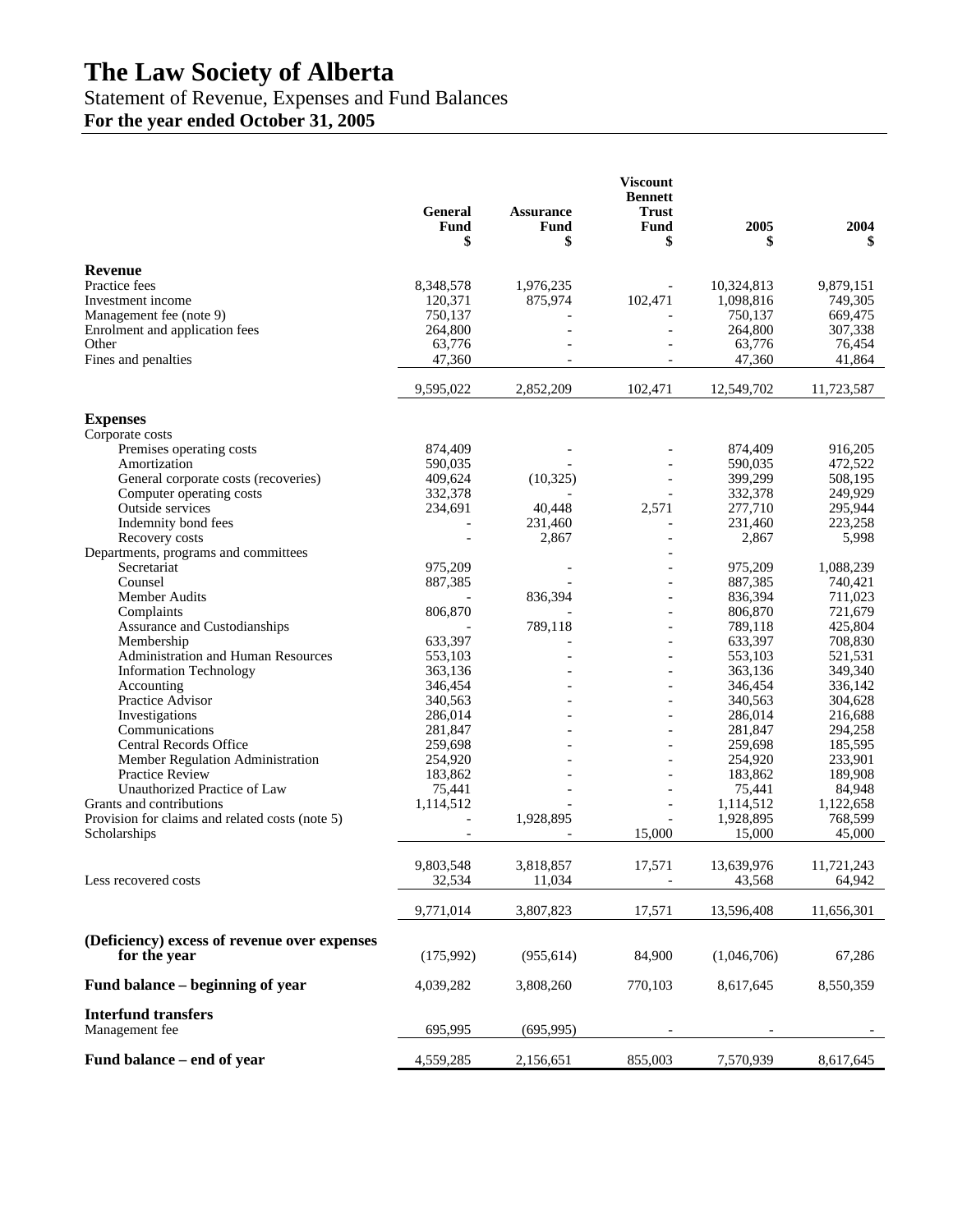# Statement of Cash Flows **For the year ended October 31, 2005**

|                                                                                                                                                                                                                                        | General<br>Fund<br>\$           | <b>Assurance</b><br>Fund<br>\$      | <b>Viscount</b><br><b>Bennett</b><br><b>Trust</b><br><b>Fund</b><br>\$ | 2005<br>\$                                                | 2004<br>\$                                               |
|----------------------------------------------------------------------------------------------------------------------------------------------------------------------------------------------------------------------------------------|---------------------------------|-------------------------------------|------------------------------------------------------------------------|-----------------------------------------------------------|----------------------------------------------------------|
| Cash provided by (used in)                                                                                                                                                                                                             |                                 |                                     |                                                                        |                                                           |                                                          |
| <b>Operating activities</b><br>(Deficiency) excess of revenue over expenses for<br>the year                                                                                                                                            | (175,992)                       | (955, 614)                          | 84,900                                                                 | (1,046,706)                                               | 67,286                                                   |
| Items not affecting cash<br>Amortization<br>Gain on sale of investments<br>Provision for claims and related costs (note 5)<br>(Decrease) increase in Pension Plan payable<br>Decrease in deferred rent<br>Increase in lease inducement | 590,035<br>(79, 149)<br>761,864 | (560, 781)<br>1,928,895<br>(17,056) | (67, 891)                                                              | 590,035<br>(628, 672)<br>1,928,895<br>(96,205)<br>761,864 | 472,522<br>(295,712)<br>768,599<br>117,841<br>(136, 432) |
|                                                                                                                                                                                                                                        |                                 |                                     |                                                                        |                                                           |                                                          |
|                                                                                                                                                                                                                                        | 1,096,758                       | 395.444                             | 17,009                                                                 | 1,509,211                                                 | 994,104                                                  |
| Change in non-cash working capital items<br>Claims and related costs paid – net of recoveries                                                                                                                                          | 71,948                          | 27,141                              | (79, 110)                                                              | 19,979                                                    | (157, 241)                                               |
| (note 5)                                                                                                                                                                                                                               |                                 | (1,530,895)                         |                                                                        | (1,530,895)                                               | (47, 599)                                                |
|                                                                                                                                                                                                                                        | 1,168,706                       | (1,108,310)                         | (62, 101)                                                              | (1,705)                                                   | 789,264                                                  |
| <b>Investing activities</b><br>Proceeds on disposal of investments<br>Purchase of investments<br>Purchase of capital assets                                                                                                            | (1,531,794)                     | 3,514,310<br>(2, 136, 855)          | 381,721<br>(344, 828)<br>$\blacksquare$                                | 3,896,031<br>(2,481,683)<br>(1, 531, 794)                 | 2,092,672<br>(1,732,521)<br>(388, 199)                   |
|                                                                                                                                                                                                                                        | (1, 531, 794)                   | 1,377,455                           | 36,893                                                                 | (117, 446)                                                | (28, 048)                                                |
| (Decrease) increase in cash and cash<br>equivalents                                                                                                                                                                                    | (363,088)                       | 269,145                             | (25,208)                                                               | (119, 151)                                                | 761,216                                                  |
| Cash and cash equivalents – beginning of<br>the year                                                                                                                                                                                   | 3,619,921                       | 921,829                             | 107,557                                                                | 4,649,307                                                 | 3,888,091                                                |
| Interfund transfers                                                                                                                                                                                                                    | 695,995                         | (695, 995)                          |                                                                        |                                                           |                                                          |
| Cash and cash equivalents - end of the year                                                                                                                                                                                            | 3,952,828                       | 494,979                             | 82,349                                                                 | 4,530,156                                                 | 4,649,307                                                |
| Cash and cash equivalents are comprised of<br>Cash<br>Treasury bills                                                                                                                                                                   | 199.696<br>3,753,132            | 73.899<br>421,080                   | 672<br>81,677                                                          | 274,267<br>4,255,889                                      | 593.171<br>4,056,136                                     |
|                                                                                                                                                                                                                                        | 3,952,828                       | 494,979                             | 82,349                                                                 | 4,530,156                                                 | 4,649,307                                                |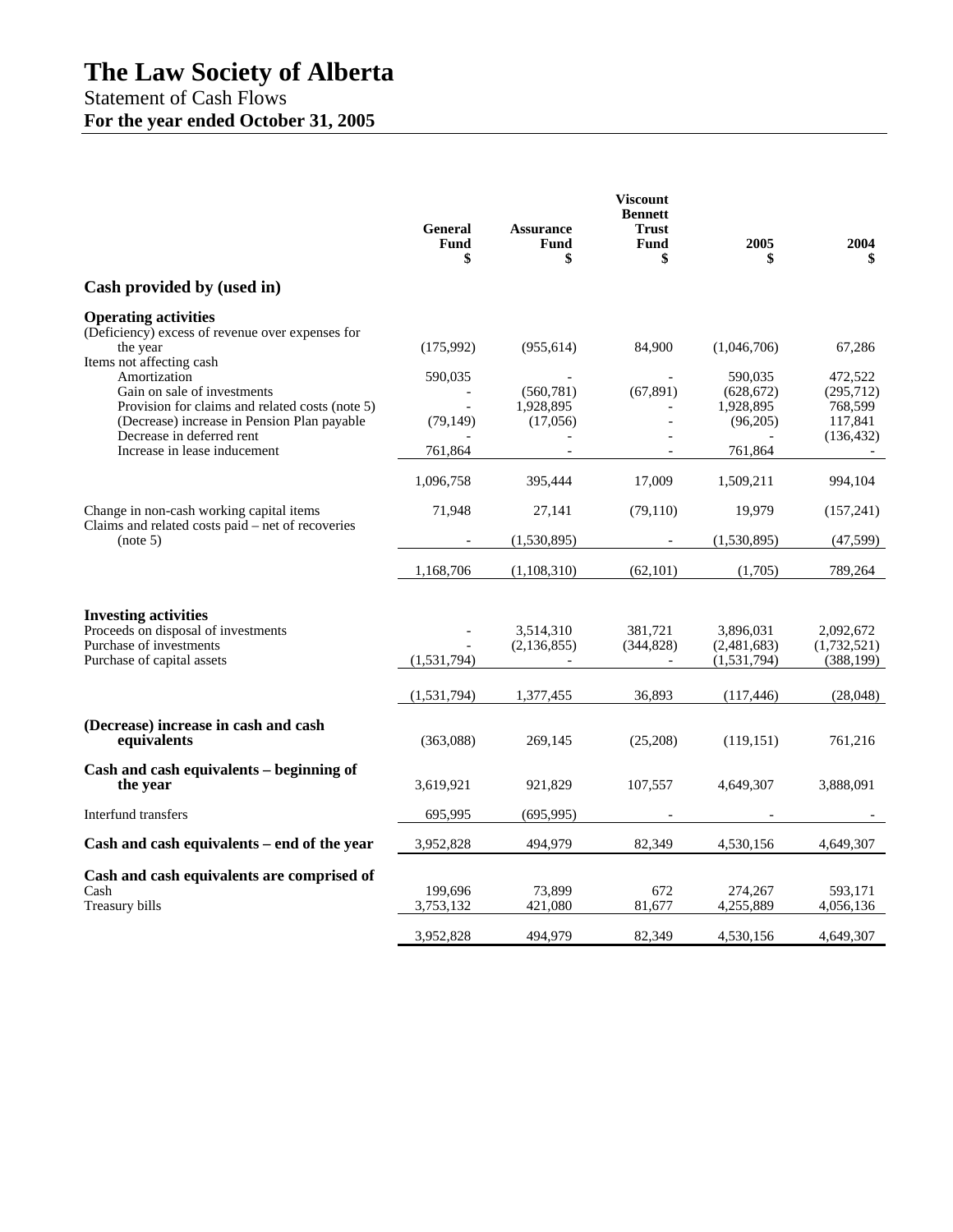# **1 General**

The Law Society of Alberta (the "Society") operates under the authority of the Legal Profession Act, Chapter L-8, Revised Statutes of Alberta 2000. The Society administers programs which help promote a high standard of legal services and professional conduct through governance and regulation of the independent legal profession.

## **2 Summary of significant accounting policies**

#### **Fund accounting**

The Society has the following funds:

#### **General Fund**

The General Fund is an unrestricted fund which provides for the administration and governance of the Society's day to day business.

#### **Assurance Fund**

The Assurance Fund is a restricted fund which is maintained to reimburse, at the discretion of the Benchers, the principal amount of those losses caused by a member through the misappropriation or wrongful conversion of money or other property entrusted to or received by a member in the member's capacity as a barrister and solicitor and in the course of the member's practice as a barrister and solicitor in Alberta.

In addition, the Assurance Fund is maintained to provide for the cost of review of members' trust accounts, custodianships and the investigation of claims.

#### **Viscount Bennett Fund**

The Viscount Bennett Fund is a restricted fund, the principal of which was gifted to the Society by the Right Honourable Viscount Bennett. The income generated by this fund is to be used for scholarships, medals and prizes for students-at-law, resident in Alberta.

#### **Revenue recognition**

Members' fees set by the Benchers, which are billed in February, are recognized in the General Fund, as revenue in the fiscal period in which they are due. The Assurance Fund levy is also set by the Benchers and is billed at the same time as members' fees. The levy is recognized, in the Assurance Fund, as revenue in the fiscal period in which they are due. Members' fees and the levy are included in the line item titled practice fees. Investment income earned on resources is recognized in the fund to which the resources are maintained.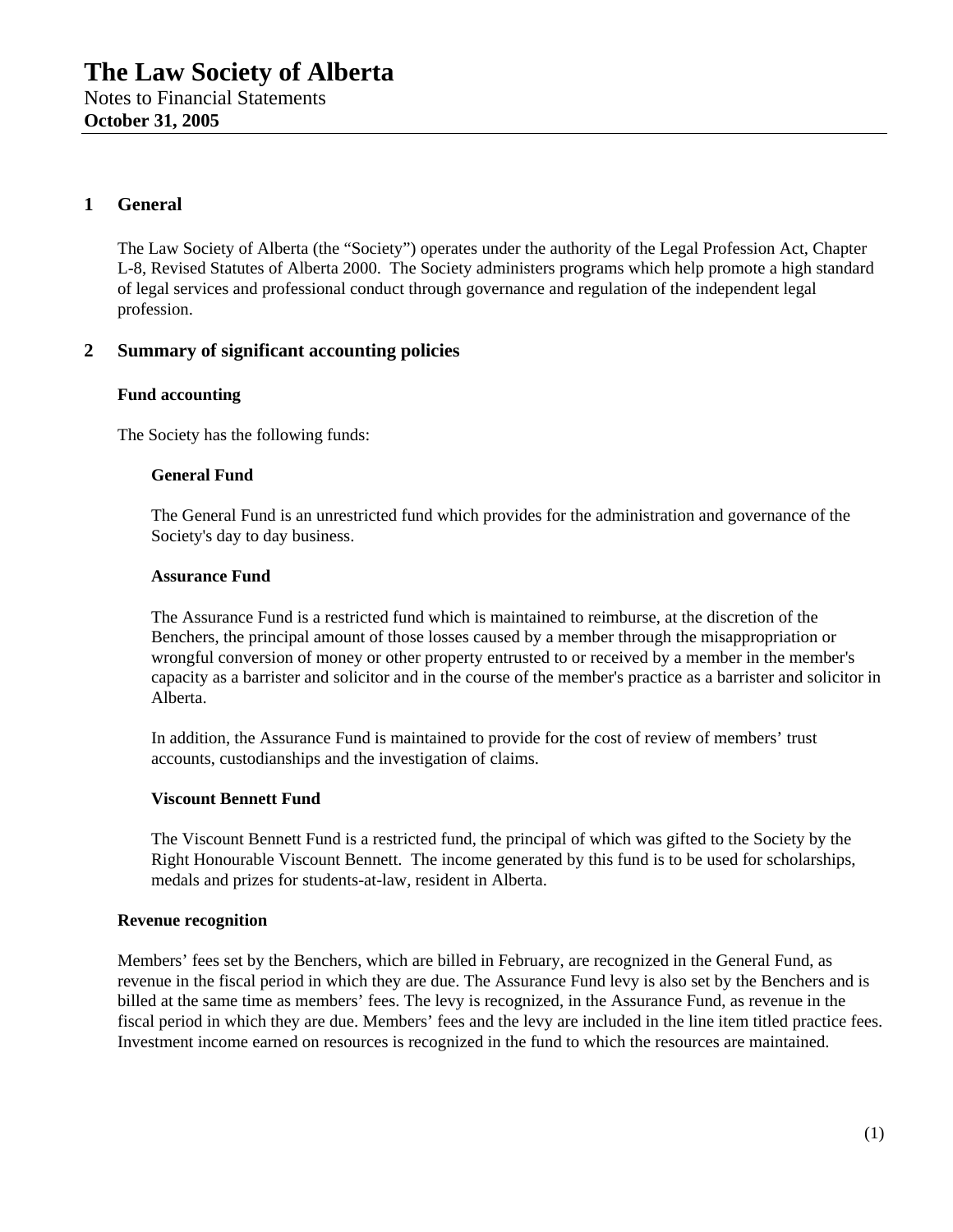#### **Recoveries**

Recoveries from insurers and other third parties are recorded as revenue when they can be reasonably estimated and collectibility is reasonably assured. Otherwise, the recovery is recorded when received.

#### **Provision for claims and related costs**

The provision for claims and related costs of the Assurance Fund is based upon the change from year to year in the reinsurance recoverables and reserve for claims and related costs. The reserve value is based on the greater of the Society's value and the Actuary's discounted value.

The Society's actuary is engaged to provide an annual valuation of the reserve for claims and related costs for the Assurance Fund in accordance with the standards of practice adopted by the Canadian Institute of Actuaries. For the purpose of this actuarial valuation, the actuary is making use of certain information contained in the Society's financial records.

#### **Reinsurance recoverables**

In the normal course of business, the Society seeks to limit exposure to losses on large risks by purchasing reinsurance from reinsurers. The amounts reported in the balance sheet include estimates of amounts expected to be recovered from reinsurers on incurred losses that have not yet been paid.

The provision for claims and related costs have been disclosed on a gross basis with an offsetting asset reflecting the reinsurance recoverables.

#### **Cash and cash equivalents**

Cash and cash equivalents include cash and short-term investments that are highly liquid and are readily convertible to known amounts of cash and are subject to insignificant risk of change in value.

#### **Investments**

Investments are long-term investments and are recorded at cost and are written down to market value only if there is a permanent impairment in value.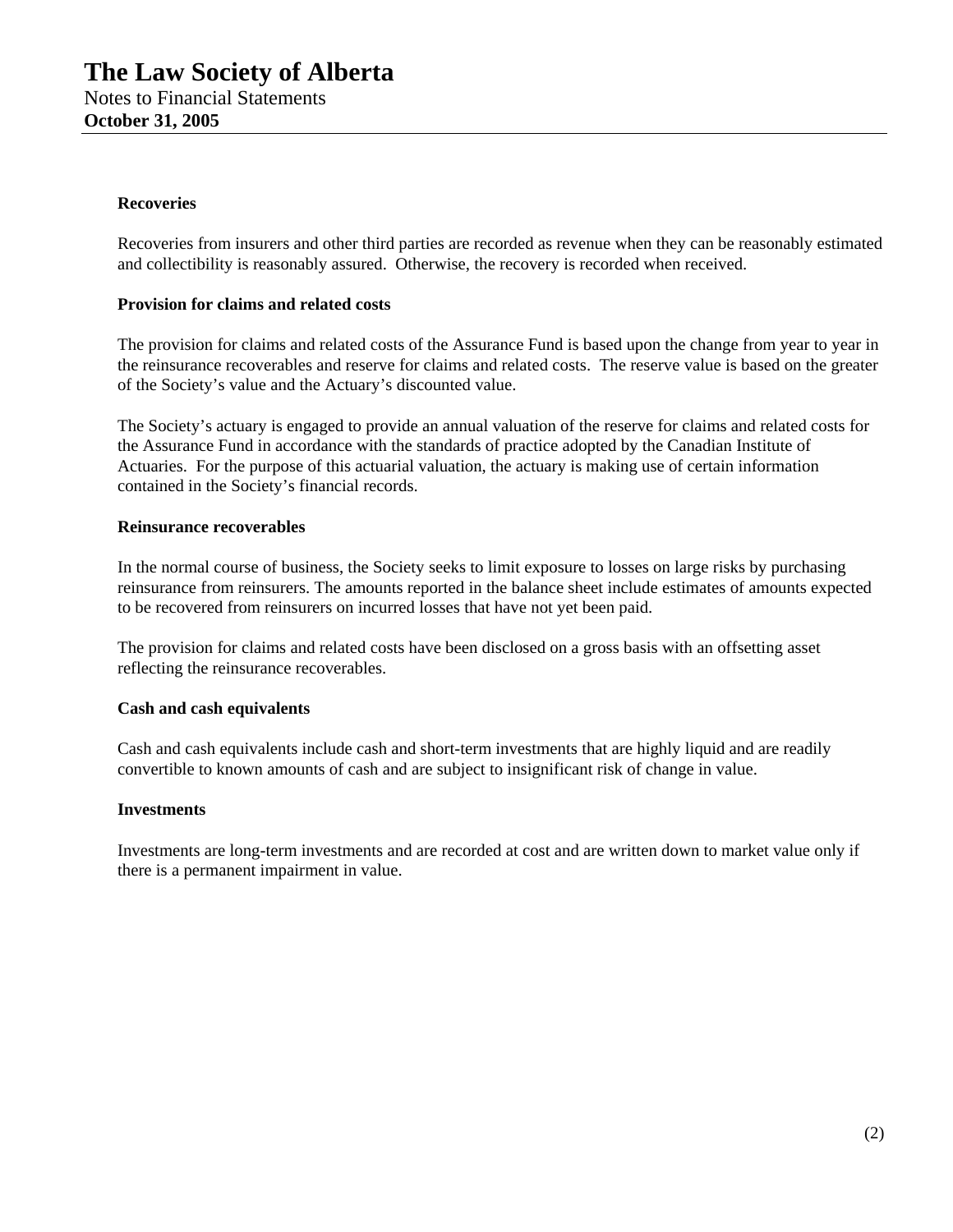#### **Capital assets**

Capital assets are recorded at cost net of accumulated amortization. Amortization is calculated on a straightline basis at the following annual rates:

Furniture and equipment 20% Computer 33-1/3% Leasehold improvements Over lease term

#### **Deferred lease inducement**

The deferred lease inducement, representing the benefit of cash inducements, is amortized over the remaining term of the lease.

#### **Income taxes**

The Society meets the qualifications of a non-profit organization as defined in the Income Tax Act and as such, is exempt for income taxes.

#### **Donated services**

A portion of the Society's work is dependent on the voluntary service of many members, particularly the significant contribution of the Benchers. These services are not normally purchased by the Society and due to the difficulty in determining their fair value, donated services are not recognized in these financial statements.

#### **Use of estimates**

Some items in the financial statements are measured using management's best estimates based on assumptions that reflect the most probable set of economic conditions and planned course of action. It is possible, based on existing knowledge, that changes in the future conditions would require a material change in the recognized amounts of certain items.

#### **Comparative figures**

Certain prior year figures have been reclassified to conform with the current year's presentation.

## **3 Trust assets and liabilities**

The Legal Profession Act provides that lawyers' trust funds which cannot be disbursed may be forwarded to the Society. In 2005, approximately \$66,400 (2004 – \$29,000) was received. The Society holds the funds in trust for a five year period and thereafter forwards any unclaimed funds to the Alberta Law Foundation. Amounts forwarded to the Alberta Law Foundation during 2005 were approximately \$48,400 (2004 – \$74,000).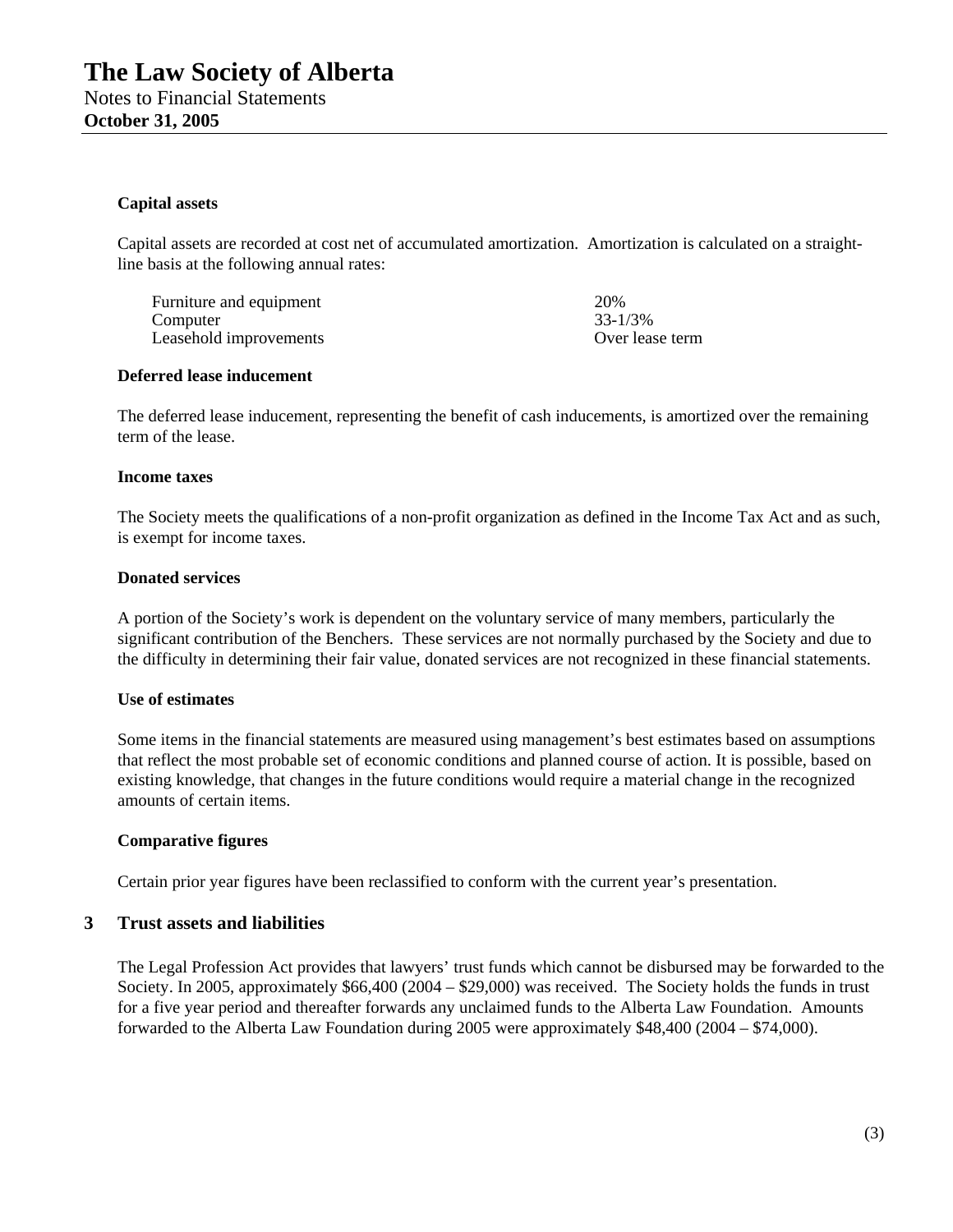# **4 Capital assets**

|                                    |                        | 2005                                     |                    | 2004              |
|------------------------------------|------------------------|------------------------------------------|--------------------|-------------------|
|                                    | Cost<br>\$             | <b>Accumulated</b><br>amortization<br>\$ | <b>Net</b><br>\$   | <b>Net</b><br>\$  |
| Furniture and equipment            | 370,650                | 187,766                                  | 182,884            | 93,132            |
| Computer<br>Leasehold improvements | 1,731,855<br>1,239,818 | 1,095,768<br>351,615                     | 636,087<br>888,203 | 602,608<br>69,676 |
|                                    | 3,342,323              | 1,635,149                                | 1,707,174          | 765,416           |

# **5 Reserve for claims and related costs**

The change in reinsurance recoverables is summarized as follows:

|                                              | 2005      | 2004      |
|----------------------------------------------|-----------|-----------|
| Reinsurance recoverables – beginning of year | 1,722,000 | 962,000   |
| Increase due to claims experience            | 1,211,000 | 760,000   |
| Reinsurance recoverables – end of year       | 2,933,000 | 1,722,000 |

The change in the reserve for claims and related costs is summarized as follows:

|                                                                                            | 2005<br>\$                           | 2004<br>\$                     |
|--------------------------------------------------------------------------------------------|--------------------------------------|--------------------------------|
| Reserve for claims and related costs – beginning of year                                   | 4,659,000                            | 3,178,000                      |
| Claims paid<br>Related costs paid and accrued<br>Recoveries from members and third parties | (1,255,526)<br>(393, 503)<br>118,134 | (95, 104)<br>(7,620)<br>55,125 |
| Increase due to claims experience                                                          | 3,128,105<br>3,139,895               | 3,130,401<br>1,528,599         |
| Reserve for claims and related costs – end of year                                         | 6,268,000                            | 4,659,000                      |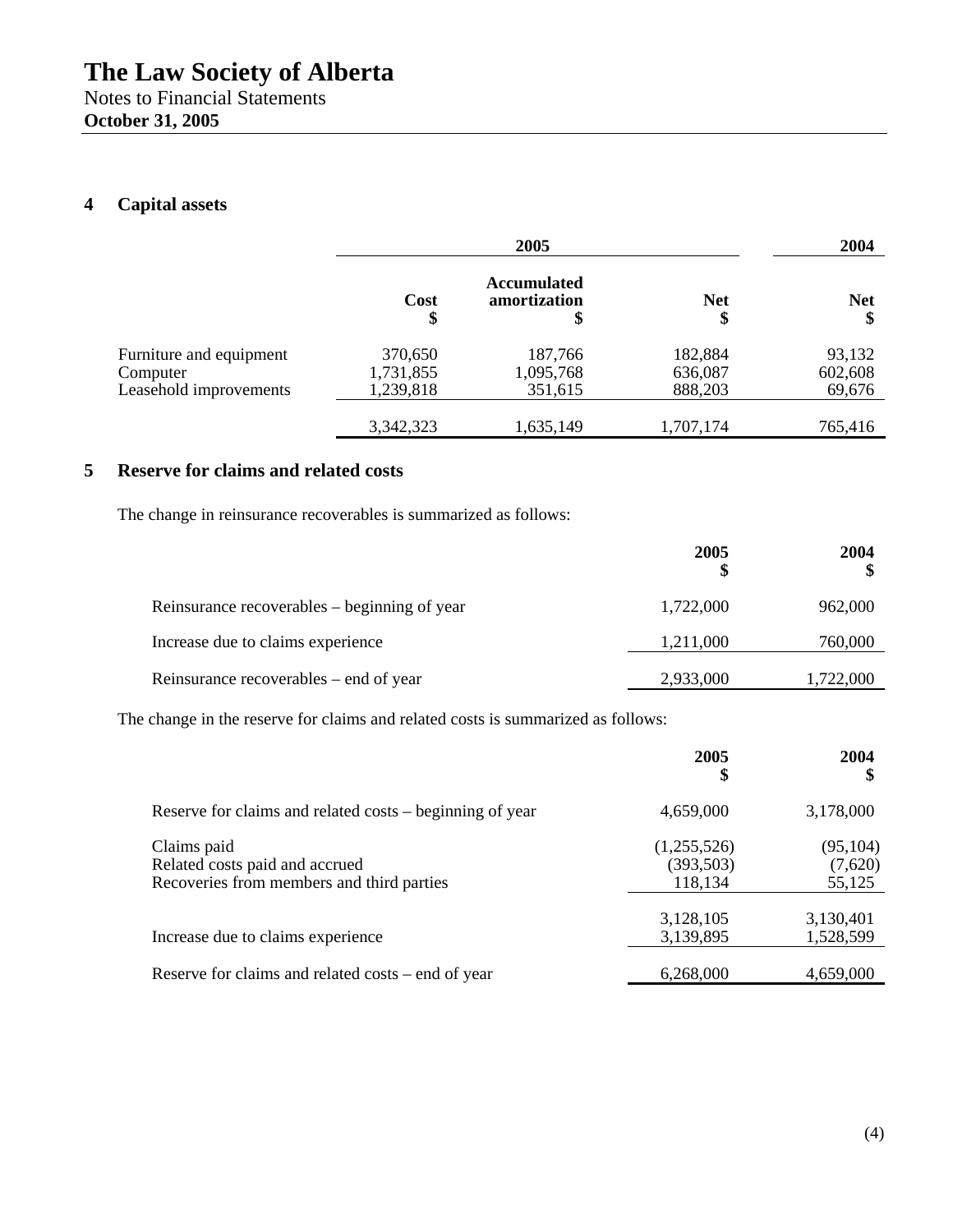A portion of the reserve for claims and related costs is expected to be paid within the next fiscal year. This amount cannot be reasonably determined and therefore has not been included in current liabilities.

In summary, the net exposure is summarized as follows:

|                                                                                                         | 2005<br>\$                           | 2004<br>\$                     |
|---------------------------------------------------------------------------------------------------------|--------------------------------------|--------------------------------|
| Reserve for claims and related costs – beginning of year<br>Reinsurance recoverable – beginning of year | 4,659,000<br>(1,722,000)             | 3,178,000<br>(962,000)         |
| Net exposure $-$ beginning of year                                                                      | 2,937,000                            | 2,216,000                      |
| Claims paid<br>Related costs paid and accrued<br>Recoveries from members and third parties              | (1,255,526)<br>(393, 503)<br>118,134 | (95, 104)<br>(7,620)<br>55,125 |
|                                                                                                         | 1,406,105                            | 2,168,401                      |
| Provision for claims and related costs                                                                  | 1,928,895                            | 768,599                        |
| Net exposure $-$ end of year                                                                            | 3,335,000                            | 2,937,000                      |
| Reserve for claims and related costs – end of year<br>Reinsurance recoverable – end of year             | 6,268,000<br>(2,933,000)             | 4,659,000<br>(1,722,000)       |
| Net exposure $-$ end of year                                                                            | 3,335,000                            | 2,937,000                      |

Claims which took place prior to March 10, 1986 and reported by March 10, 1987 are insured by bond, subject to a \$250,000 annual aggregate deductible, to the extent of \$15,000,000 for each occurrence. Claims occurring after March 10, 1986 and before November 1, 1997 are not insured by bond coverage. Effective November 1, 1997, the Society purchased an indemnity bond of \$2,000,000 annual aggregate with a \$1,000,000 annual aggregate deductible. Effective November 1, 2001, the Society purchased an indemnity bond of \$10,000,000 annual aggregate with a \$1,000,000 annual aggregate deductible.

Effective November 1, 1993, amended in 1999 and in 2002, the Benchers approved the implementation of a "cap" on the aggregate amounts of claims to be paid in any one fiscal year. The cap will be limited to \$11,000,000.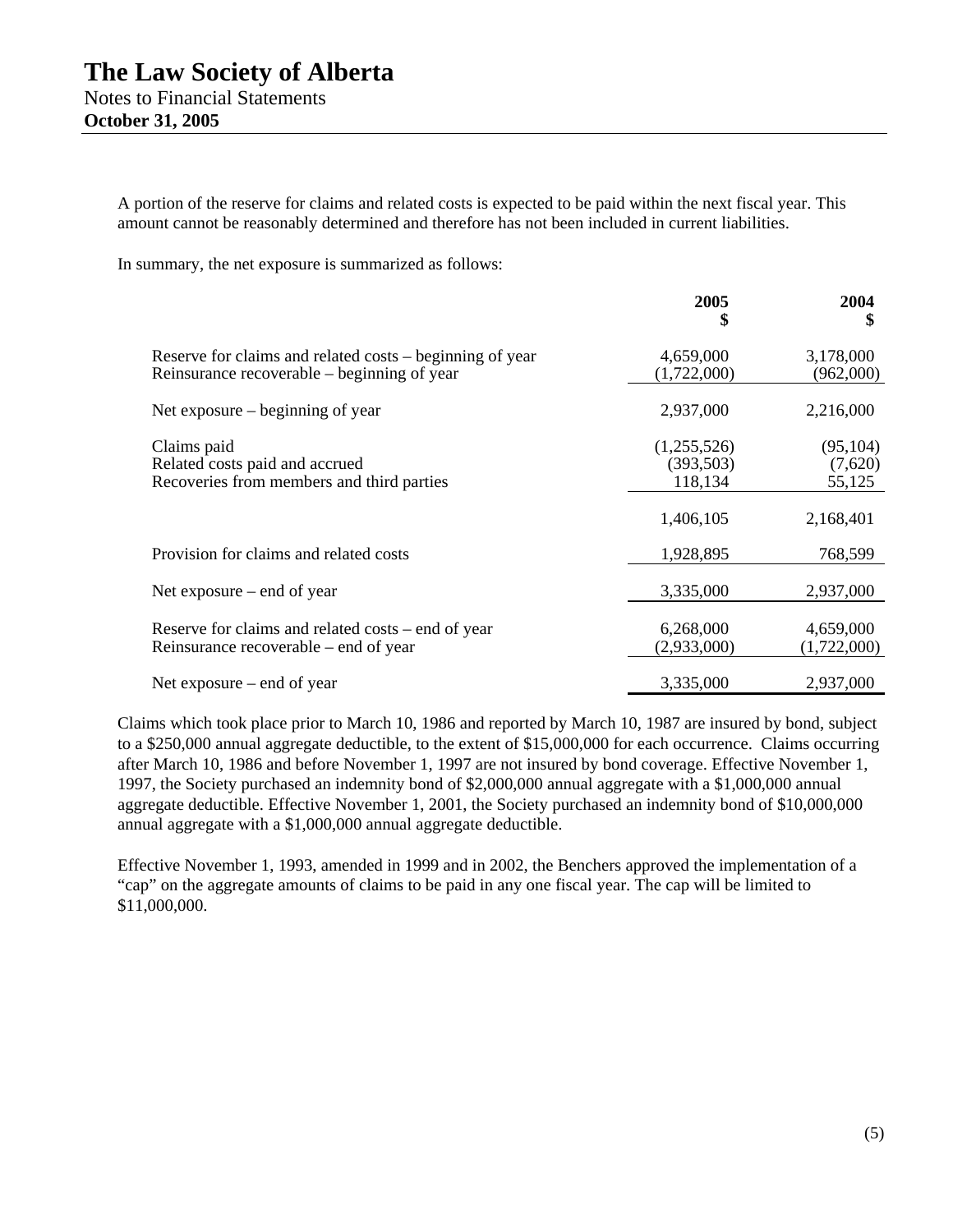#### **6 Restricted funds**

#### **Contingency reserve**

The Contingency reserve is for future liabilities that may arise as a result of significant adverse claims experience. In the current year, expenses were in excess of revenue and therefore, \$1,651,609 (2004 – \$292,214) of the contingency reserve was utilized.

#### **Scholarship reserve**

The Scholarship reserve is for scholarships, medals and prizes for students-at-law, resident in Alberta. In the current year revenues were in excess of expenses and therefore, \$84,900 was allocated to the Scholarship reserve (2004 – \$2,610 was utilized from Scholarship reserve as expenses were in excess of revenues).

### **7 Pension plan**

The Society provides a non-contributory defined benefit pension plan to eligible management employees based on earnings and years of service. On advice of its actuary as of October 31, 2005, the details of the pension plan are as follows:

|                                                  | 2005<br>\$ | 2004<br>\$ |
|--------------------------------------------------|------------|------------|
| Reconciliation of fair value of plan assets      |            |            |
| Fair value of plan assets $-$ Beginning          | 2,553,819  | 2,341,633  |
| Society contributions during period              | 195,928    | 100,869    |
| Actual return on plan assets                     | 313,425    | 231,864    |
| Less benefits paid during period                 | (538, 549) | (120, 547) |
|                                                  |            |            |
| Fair value of plan assets – Ending               | 2,524,623  | 2,553,819  |
| Reconciliation of the accrued benefit obligation |            |            |
| Accrued benefit obligation – Beginning           | 2,716,767  | 2,772,429  |
| Current service cost                             | 107,422    | 101,564    |
| Interest on accrued benefit obligation           | 150,072    | 174,065    |
| Actuarial loss (gain) during period              | 378,686    | (210,744)  |
| Less benefits paid during period to retirees     | (538, 549) | (120, 547) |
| <b>Accrued benefit obligations – Ending</b>      | 2,814,398  | 2,716,767  |
| <b>Plan deficit</b>                              | (289, 775) | (162, 948) |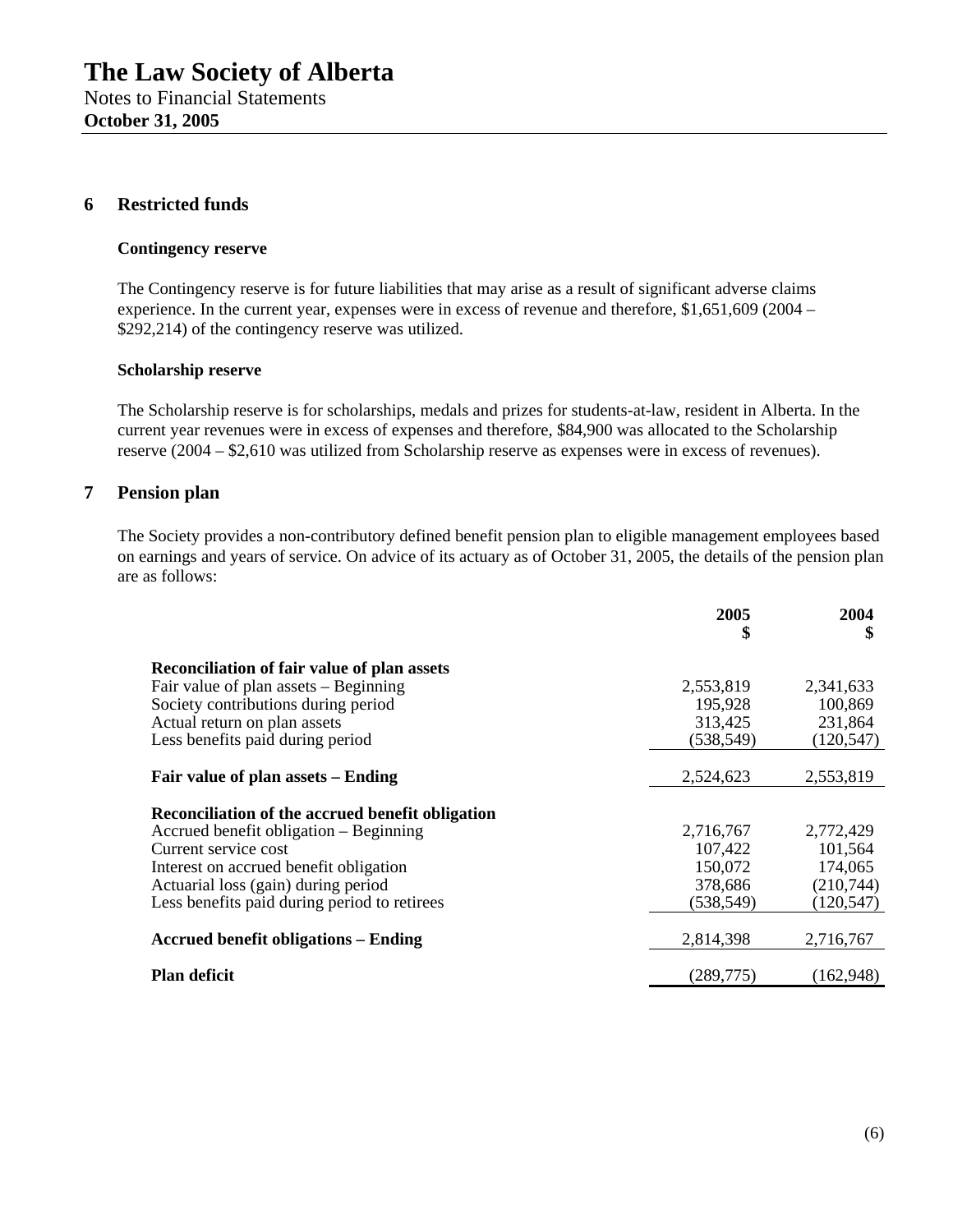Notes to Financial Statements **October 31, 2005** 

|                                                            | 2005<br>\$ | 2004<br>\$ |
|------------------------------------------------------------|------------|------------|
| <b>Pension cost</b>                                        |            |            |
| Current service cost                                       | 107,422    | 101,564    |
| Interest cost on accrued benefit obligation                | 150,072    | 174,065    |
| Expected return on plan assets                             | (178, 688) | (174,065)  |
| Amortization of transitional (asset) obligation            | 15,873     | 15,873     |
| Amortization of net actuarial gains                        |            | (518)      |
| Pension cost recognized during period                      | 94,679     | 116,919    |
| <b>Accrued benefit liability</b>                           |            |            |
| Beginning balance – Accrued benefit                        | (41,660)   | (25,610)   |
| Plus contributions in the period                           | 195,928    | 100,869    |
| Less pension cost recognized during period                 | (94, 679)  | (116,919)  |
| Ending balance – Accrued benefit asset (liability)         | 59,589     | (41,660)   |
| <b>Reconciliation of accrued benefit asset (liability)</b> |            |            |
| Funded status (plan deficit)                               | (289,775)  | (162, 948) |
| Unamortized transitional obligation                        | 84,125     | 99,998     |
| Unamortized net actuarial loss                             | 265,239    | 21,290     |
| <b>Accrued benefit asset (liability)</b>                   | 59,589     | (41,660)   |

#### **Plan assets**

The plan assets are invested in a variety of financial instruments from money market to primarily a mix of fixed income and equity securities.

| Canadian equity           | 32.50% |
|---------------------------|--------|
| Foreign equities          | 29.90% |
| Fixed income              | 29.50% |
| Cash and cash equivalents | 8.10%  |
|                           | 100\%  |

## **Assumptions**

The actuary used the following rates in its calculations:

|                                             | 2005  | 2004  |
|---------------------------------------------|-------|-------|
| Discount rate $-$ Beginning                 | 6.00% | 6.00% |
| Discount rate $-$ Ending                    | 5.35% | 6.00% |
| Expected long rate of return on plan assets | 7.50% | 7.50% |
| Rate of compensation increase               | 3.50% | 3.50% |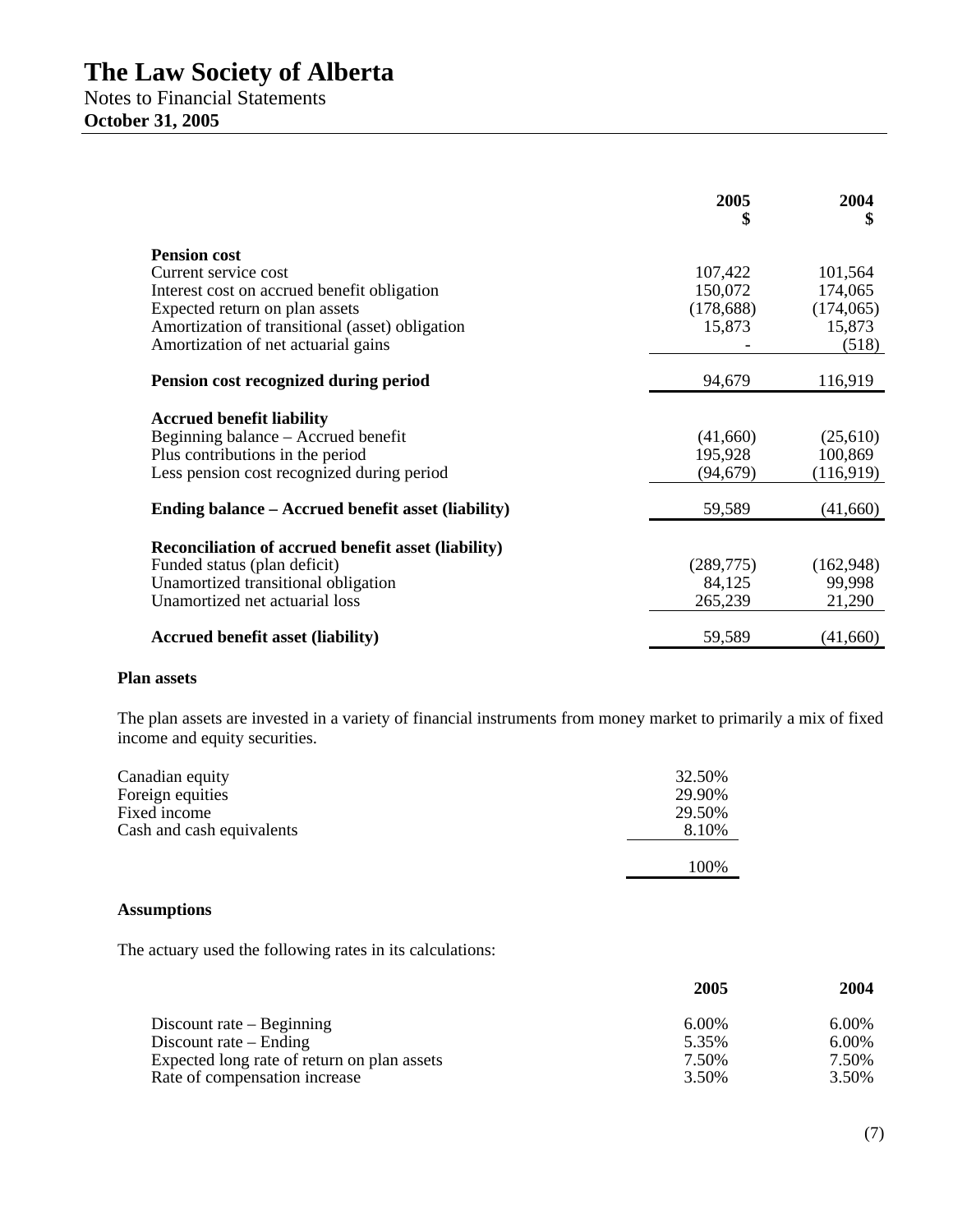# **Supplemental Retirement Plan and top-up payment**

The Society provides to eligible management employees a non-funded Supplemental Retirement Plan (SRP). The SRP is based on earnings and years of service, and has been implemented to top-up the pension payments for those that are above the Canada Revenue Agency ("CRA") maximum.

|                                                                | 2005<br>\$ | 2004<br>5  |
|----------------------------------------------------------------|------------|------------|
|                                                                |            |            |
| Reconciliation of the accrued benefit obligation               |            |            |
| Accrued benefit obligation – Beginning                         | 366,687    | 286,107    |
| Current service cost                                           | 6,683      | 6,491      |
| Interest on accrued benefit obligation                         | 21,647     | 17,507     |
| Actuarial loss during period                                   | 66,926     | 79,500     |
| Less benefits paid during period for retirees                  | (18, 505)  | (22, 918)  |
| <b>Accrued benefit obligation – Ending</b>                     | 443,438    | 366,687    |
| <b>Pension cost</b>                                            |            |            |
| Current service cost                                           | 6,683      | 6,491      |
| Interest cost on accrued benefit obligation                    | 21,647     | 17,507     |
| Amortization of net actuarial losses                           |            | 79,500     |
| Pension cost recognized during period                          | 28,330     | 103,498    |
| <b>Accrued benefit liability</b>                               |            |            |
| Beginning balance - accrued benefit liability                  | (366, 687) | (286, 107) |
| Plus contributions in the period                               | 18,505     | 2,918      |
| Less pension cost recognized during period                     | (28, 330)  | (103, 498) |
| <b>Ending balance – Accrued benefit liability</b>              | (376, 512) | (386, 687) |
|                                                                |            |            |
| <b>Reconciliation of accrued benefit asset (liability</b>      | (443, 438) |            |
| Funded status (plan deficit)<br>Unamortized net actuarial loss | 66,926     | (366, 687) |
|                                                                |            |            |
| <b>Accrued benefit liability</b>                               | (376, 512) | (366, 687) |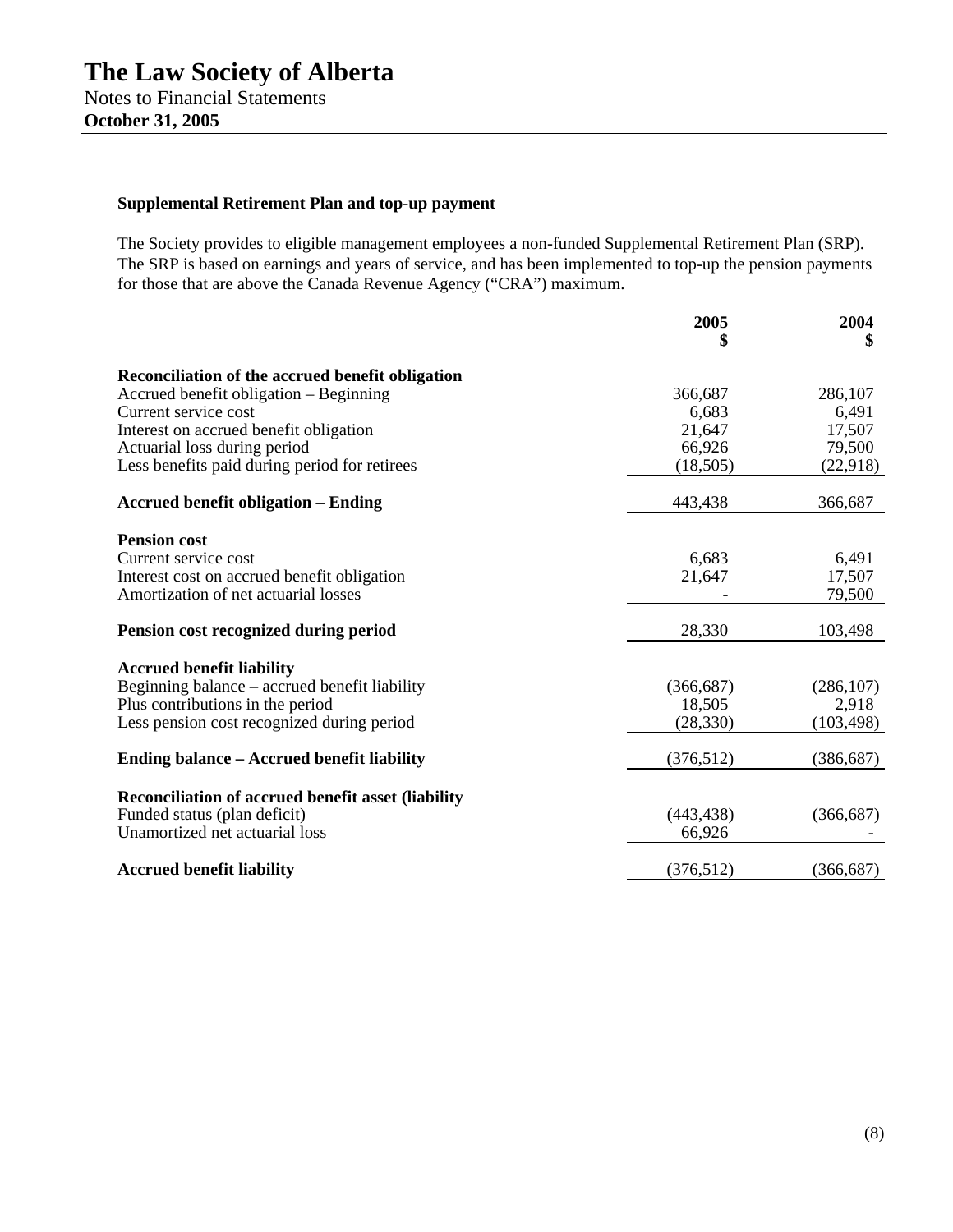#### **Top-up payment**

The Society provided a one-time pension top-up to plan members as a result of a 1.1% shortfall due to CRA maximums, and was only provided until the SRP was implemented. This amount is held and accrues 4% interest annually until the member retires \$3,518 (2004 – \$8,296)

### **8 Commitments**

The Society is committed to lease office space and equipment for various periods up to the year 2014. Future minimum lease payments are as follows:

| 2006                | 1,096,674 |
|---------------------|-----------|
| 2007                | 1,029,211 |
| 2008                | 1,045,273 |
| 2009                | 1,038,697 |
| 2010 and thereafter | 5,262,467 |

## **9 Related party transactions**

The Society is related to The Alberta Lawyers Insurance Association ("ALIA"), as both organizations are controlled by the elected Benchers. The Society has received from ALIA an amount of \$750,137 (2004 – \$669,475) for management fees.

As at October 31, 2005, an amount of \$2,823 (2004 – \$13,556) was due to ALIA. These transactions are in the normal course of operations and are measured at the exchange amount which is the amount of consideration established and agreed to by the related parties. The amount due to ALIA is non-interest bearing and due on demand.

### **10 Financial instruments**

The Society's financial instruments are cash and cash equivalents, accounts receivable, accrued interest, investments, reinsurance recoverables, accounts payable, due to (from) the Alberta Lawyers Insurance Association, reserve for claims and related costs and pension plan payable.

The fair market value of all instruments, excluding investments, reinsurance recoverables, reserve for claims and related costs and pension plan payable, approximate book value due to their short term nature. The fair market value of investments has been disclosed on the balance sheet. The fair value of reinsurance recoverables and reserve for claims and related costs have not been determined due to the difficulty in estimating their value. The fair value of pension plan payables approximates book value.